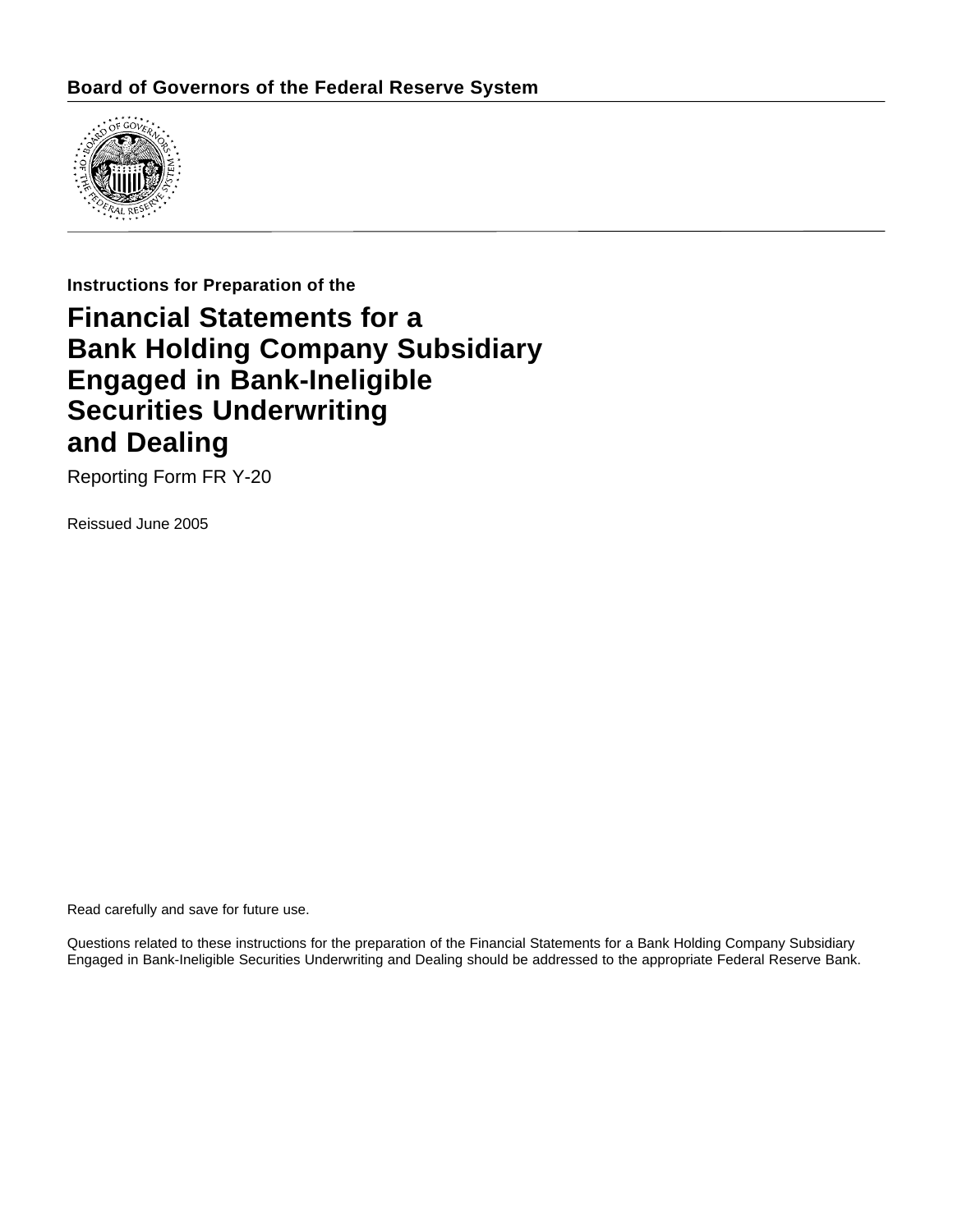# Contents for Y-20 Instructions

## **INSTRUCTIONS FOR THE PREPARATION OF FINANCIAL STATEMENTS FOR A BANK HOLDING COMPANY SUBSIDIARY ENGAGED IN BANK-INELIGIBLE SECURITIES UNDERWRITING AND DEALING (FR Y-20)**

|                                                                           | GEN-1 |
|---------------------------------------------------------------------------|-------|
|                                                                           | GEN-1 |
|                                                                           | GEN-1 |
|                                                                           | GEN-1 |
|                                                                           | GEN-1 |
|                                                                           | GEN-2 |
| Consolidation Basis for Reporting on the FR Y-9C                          | GEN-2 |
| Section 20 Companies that have Majority Ownership of Other Subsidiaries   | GEN-2 |
| Applicability of Generally Accepted Accounting Principles to Bank Holding |       |
|                                                                           | GEN-2 |
|                                                                           | GEN-2 |
|                                                                           | GEN-2 |
|                                                                           | GEN-3 |
|                                                                           | GEN-3 |
| Underwriting and Dealing in Securities Originated by Bank Affiliates      | GEN-3 |
| Interest Derived from Investment Grade Corporate Debt                     |       |
|                                                                           | GEN-4 |
| Interest Derived from Securities NOT Rated as Investment Grade            | GEN-4 |
|                                                                           | GEN-4 |
|                                                                           | GEN-4 |
|                                                                           | GEN-4 |
|                                                                           | GEN-5 |
|                                                                           | GEN-5 |
|                                                                           | GEN-5 |
|                                                                           | GEN-5 |
|                                                                           | GEN-5 |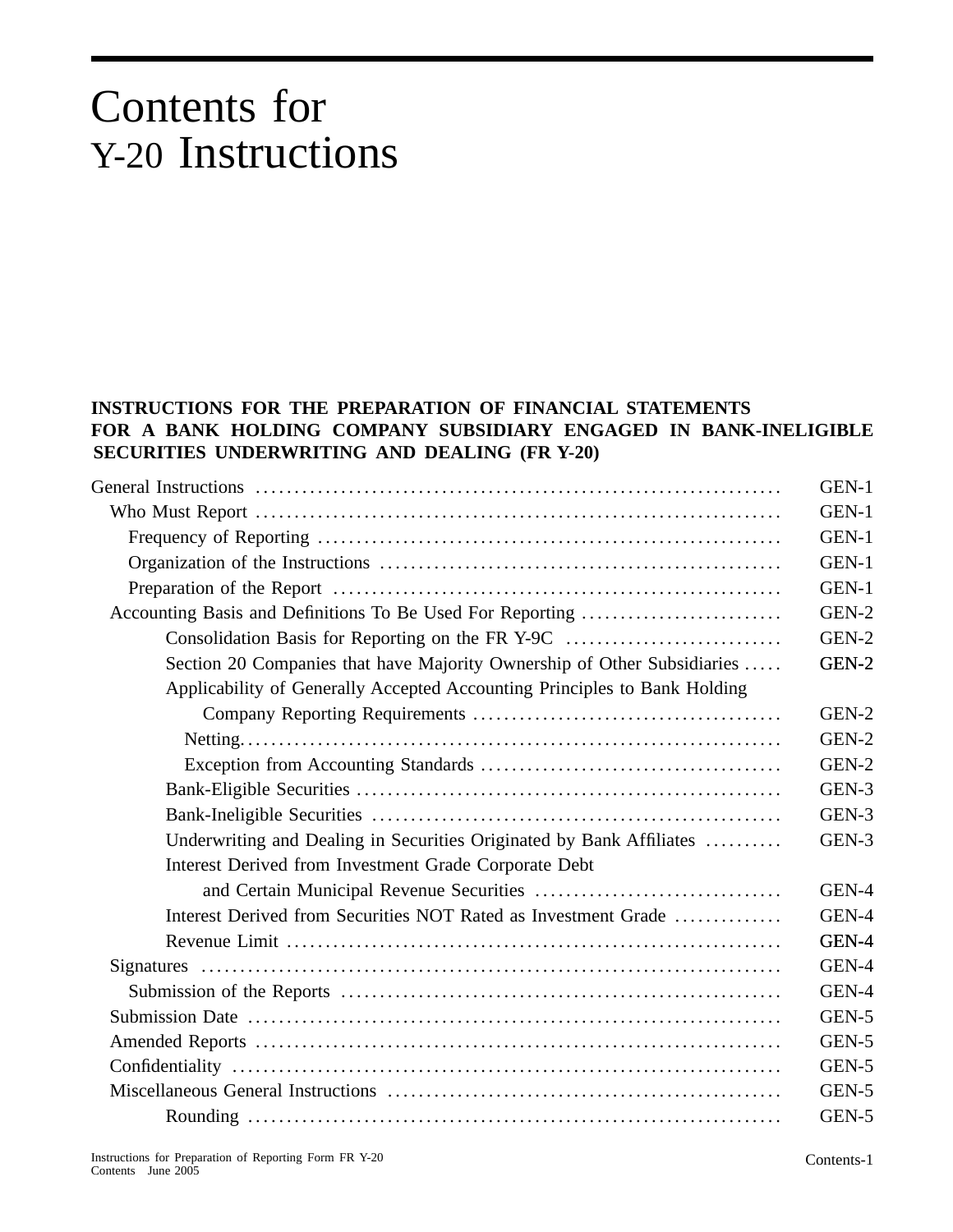# Contents

| GEN-5 |
|-------|
| GEN-6 |

## **LINE ITEM INSTRUCTIONS FOR THE PREPARATION OF FINANCIAL STATEMENTS FOR A BANK HOLDING COMPANY SUBSIDIARY ENGAGED IN BANK-INELIGIBLE SECURITIES UNDERWRITING AND DEALING (FR Y-20)**

|                                                                                  | $SUB-I-1$ |
|----------------------------------------------------------------------------------|-----------|
| The Accounting Basis for Preparing Schedule SUD-I                                | $SUB-I-1$ |
|                                                                                  | $SUB-I-1$ |
|                                                                                  | $SUB-I-1$ |
| Structuring Bank-Eligible and Bank-Ineligible Transactions                       | $SUB-I-1$ |
|                                                                                  | $SUB-I-1$ |
|                                                                                  | $SUB-I-1$ |
|                                                                                  | $SUB-I-3$ |
|                                                                                  | $SUD-I-4$ |
|                                                                                  | $SUB-I-5$ |
|                                                                                  | $SUB-M-1$ |
|                                                                                  | $SUB-M-1$ |
|                                                                                  | $SUD-M-1$ |
|                                                                                  | $SUD-M-2$ |
|                                                                                  | $SUB-A-1$ |
| Revenue Derived from Bank-Eligible Versus Bank-Ineligible Nonbanking Activities. | $SUB-A-1$ |
|                                                                                  | $SUB-A-1$ |
|                                                                                  | $SUB-A-1$ |
|                                                                                  |           |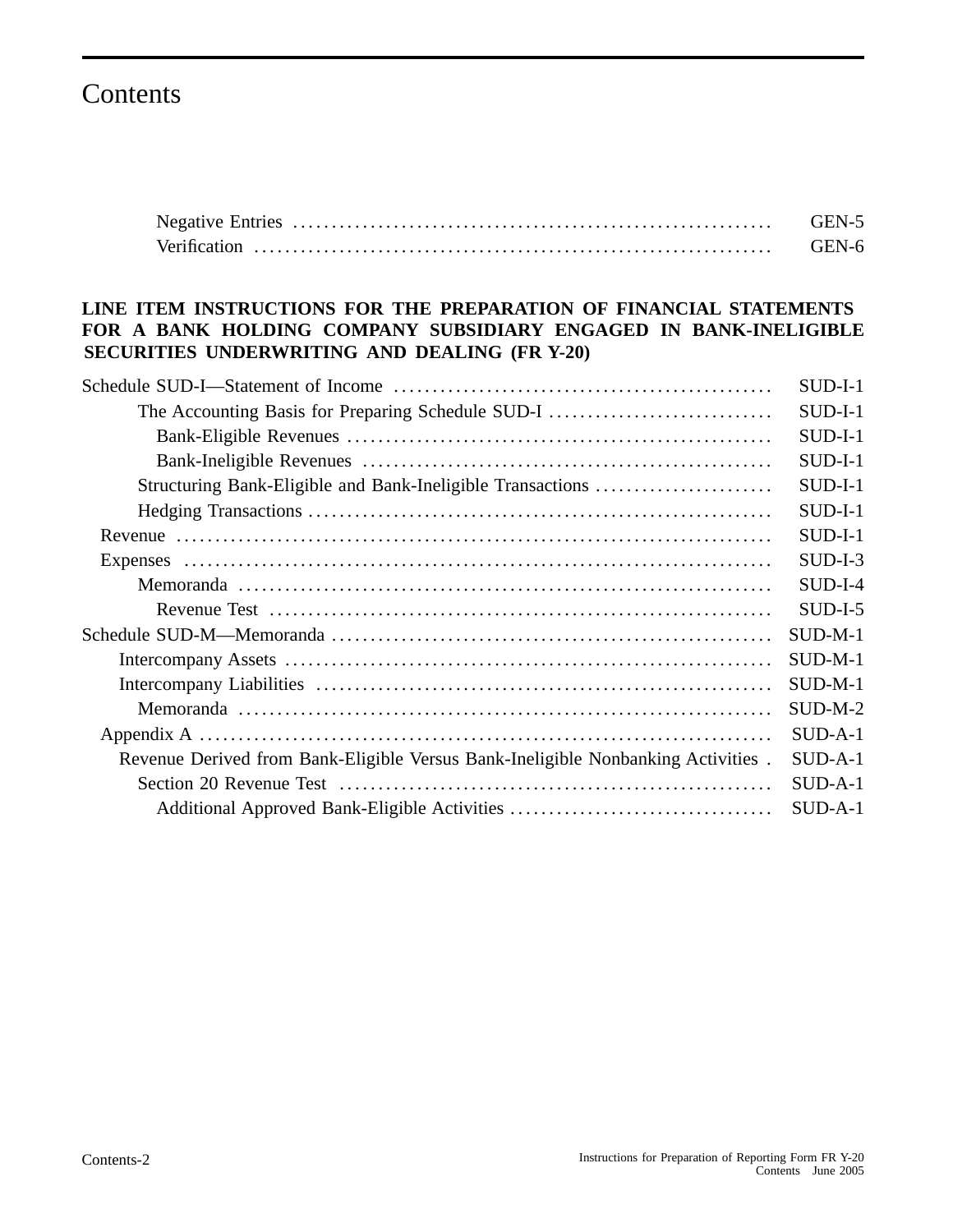# Instructions for the Preparation of Financial Statements for a Bank Holding Company Subsidiary Engaged in Bank-Ineligible Securities Underwriting and Dealing (FR Y-20)

### **General Instructions**

### **Who Must Report**

All bank holding companies that applied and received Federal Reserve Board approval under section 4(c)(8) of the BHC Act and section 225.23 of the Federal Reserve Board's Regulation Y (12 C.F.R. 225.23) for its designated subsidiary to engage, and are engaging, in underwriting and dealing in bank-ineligible securities to a limited extent, must submit the FR Y-20 financial statements to the appropriate Federal Reserve Bank. Bank holding companies are the parent company for Section 20 nonbanking subsidiaries. The parent company includes a foreign bank that is treated as a bank holding company under the International Banking Act of 1978 and the BHC Act of 1956.

**''Financial Statements for a Bank Holding Company Subsidiary Engaged in Bank-Ineligible Securities Underwriting and Dealing (FR Y-20)**'' must be filed quarterly, as of the last calendar day of March, June, September, and December. This report should generally reflect only the nonbanking subsidiary of the bank holding company authorized to engage in bank-ineligible securities.

This report consists of a cover page (signature page), a Statement of Income (Schedule SUD-I), and a Memoranda Schedule.

The items reported in the Statement of Income **represent the results of the current calendar quarter only**. Except for line items M(5)(a) through M(5)(c), *year-todate income and expense items are not included in this report.*

## **Frequency of Reporting**

Bank holding companies that have a Section 20 nonbank subsidiary must submit the Financial Statements for a Bank Holding Company Subsidiary Engaged in Bank-Ineligible Securities Underwriting and Dealing (FR Y-20) quarterly, as of the last calendar day of March, June, September, and December. The required submission date is discussed later in the General Instructions.

### **Organization of the Instructions**

The instructions are divided into the following sections:

- (1) The General Instructions which describe the overall reporting requirements;
- (2) The Line Item Instructions for the Statement of Income (Schedule SUD-I); and
- (3) The Line Item Instructions for the Memoranda Schedule.

Additional copies of these instructions may be obtained from the Federal Reserve Bank in the District where the reporting bank holding company submits its FR Y-9C and FR Y-20 reports. They are also available on the Board of Governor's public web site at: http://www. federalreserve.gov/boarddocs/reportforms/.

# **Preparation of the Report**

Bank holding companies and their Section 20 subsidiaries are required to prepare and file the FR Y-20 report in accordance with generally accepted accounting principles (GAAP) and these instructions. All reports shall be prepared in a consistent manner.

The bank holding company's financial records shall be maintained in such a manner and scope so as to ensure that the FR Y-20 report can be prepared and filed in accordance with these instructions and reflect a fair presentation of the Section 20 company's financial condition and results of operations. Questions and requests for interpretations of these instructions should be addressed to the appropriate Federal Reserve Bank where the report is to be submitted.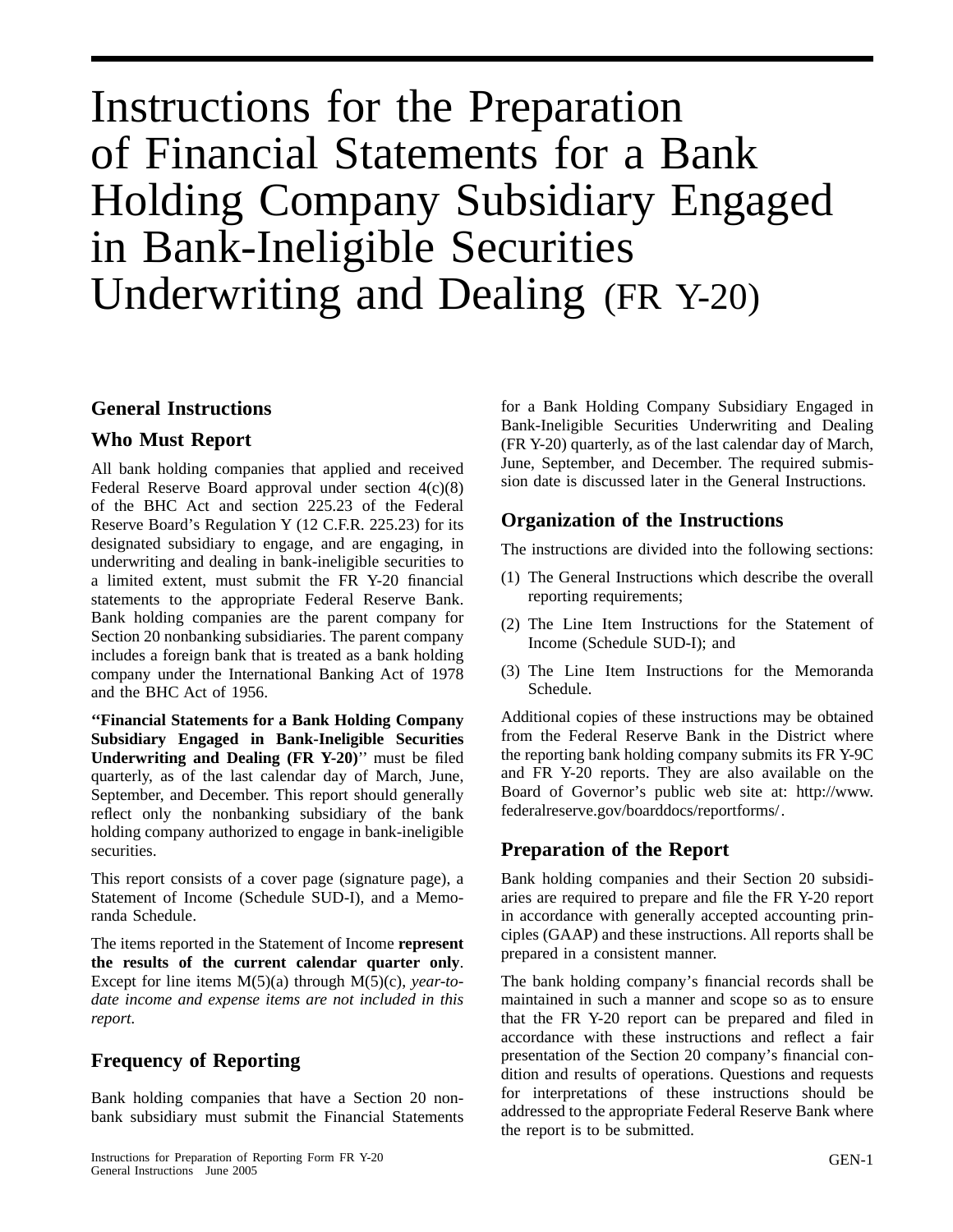## **Accounting Basis and Definitions To Be Used for Reporting**

**Consolidation Basis for Reporting on the FR Y-9C.** The amounts reported on the FR Y-20 should be reported in a manner consistent with the accounting and the consolidation methods used in consolidating the Section 20 subsidiary into the FR Y-9C, ''Consolidated Financial Statements for Bank Holding Companies.''

**Section 20 Companies that have Majority Ownership of Other Subsidiaries.** The reporting requirements for Section 20 companies that have majority ownership of other subsidiaries vary depending on the nature of the subsidiary company. When a Section 20 company owns another Section 20 company, the following reports are required:

- (1) A complete FR Y-20 report filed on a fully consolidated basis of accounting; and
- (2) A complete stand-alone FR Y-20 report for the bottom tier Section 20 company.

When a Section 20 company owns a nonbank subsidiary that is *not* a Section 20 subsidiary (e.g., a futures commission merchant), the following reports are required:

(1) A complete FR Y-20 report filed on a fully consolidated basis.

The cover page of this report includes a box in which a number is to be inserted to indicate the basis of accounting upon which the report has been prepared. Report in that box a:

- 1—to indicate that the report has been prepared on a fully consolidated basis of accounting; or
- 2—to indicate the report has been prepared on an unconsolidated basis of accounting (the section 20 company is reporting its financial position, results of operations, and other schedules and memorandum items as a single operating entity).

The Statement of Income (Schedule SUD-I) also includes a similar box. See the instructions for that schedule. For the *parent only* Statement of Income: respondents should complete the revenue portion of the schedule (line items 1 through 11) and memorandum items 3 and 4, and *they should not report* the expenses section (line items 12 through 27) and memorandum items 1, 2, and 5.

The FR Y-9C report instructions include general consolidation accounting instructions that can be used when reporting on a consolidated basis.

**Applicability of Generally Accepted Accounting Principles to Bank Holding Company Reporting Requirements.** The presentation by bank holding companies of Section 20 company recognition of income and expenses should be reported in accordance with *Generally Accepted Accounting Principles.* Bank holding companies may be required to report certain other accounts and types of, or the nature of, certain transactions on the report's schedules. In addition, these instructions designate where and how a particular asset or liability should be reported. (For example, if GAAP classifies a transaction as U.S. Treasury securities and these instructions classify the transaction as obligations of U.S. Government-sponsored agencies, the transaction should be reported as obligations of U.S. Governmentsponsored agencies).

*Netting.* Trading securities should be reported on a gross basis *(netting of short sales of securities is not permitted*), unless the conditions for offsetting transactions, specified in FASB Interpretation No. 39, ''Offsetting of Amounts Related to Certain Contracts, '' (FIN No. 39) are met. Refer to the glossary definition of "offsetting" in the FR Y-9C report's instructions. Repurchase and reverse repurchase transactions may be netted on Schedule SUD-Balance Sheet to the extent allowable under Generally Accepted Accounting Principles. See FASB Interpretation No. 41, ''Offsetting of Amounts Related to Certain Repurchase and Reverse Repurchase Agreements.''

*Exception from Accounting Standards.* Broker/dealer entities are exempt from certain accounting standards under Generally Accepted Accounting Principles. For example, the Financial Accounting Standards Board's Statement of Financial Accounting Standards No. 115, ''Accounting for Certain Investments in Debt and Equity Securities,'' specifically excludes enterprises in certain industries (i.e. brokers and dealers) (see paragraphs nos. 4 and 108). That standard, however, does apply to the consolidated financial statements of bank holding companies.

**Bank-Eligible Securities.** Bank-eligible securities are securities that member banks may underwrite and deal in as authorized by section 16 of the Glass–Steagall Act (12 U.S.C. 24 Seventh) prior to passage of the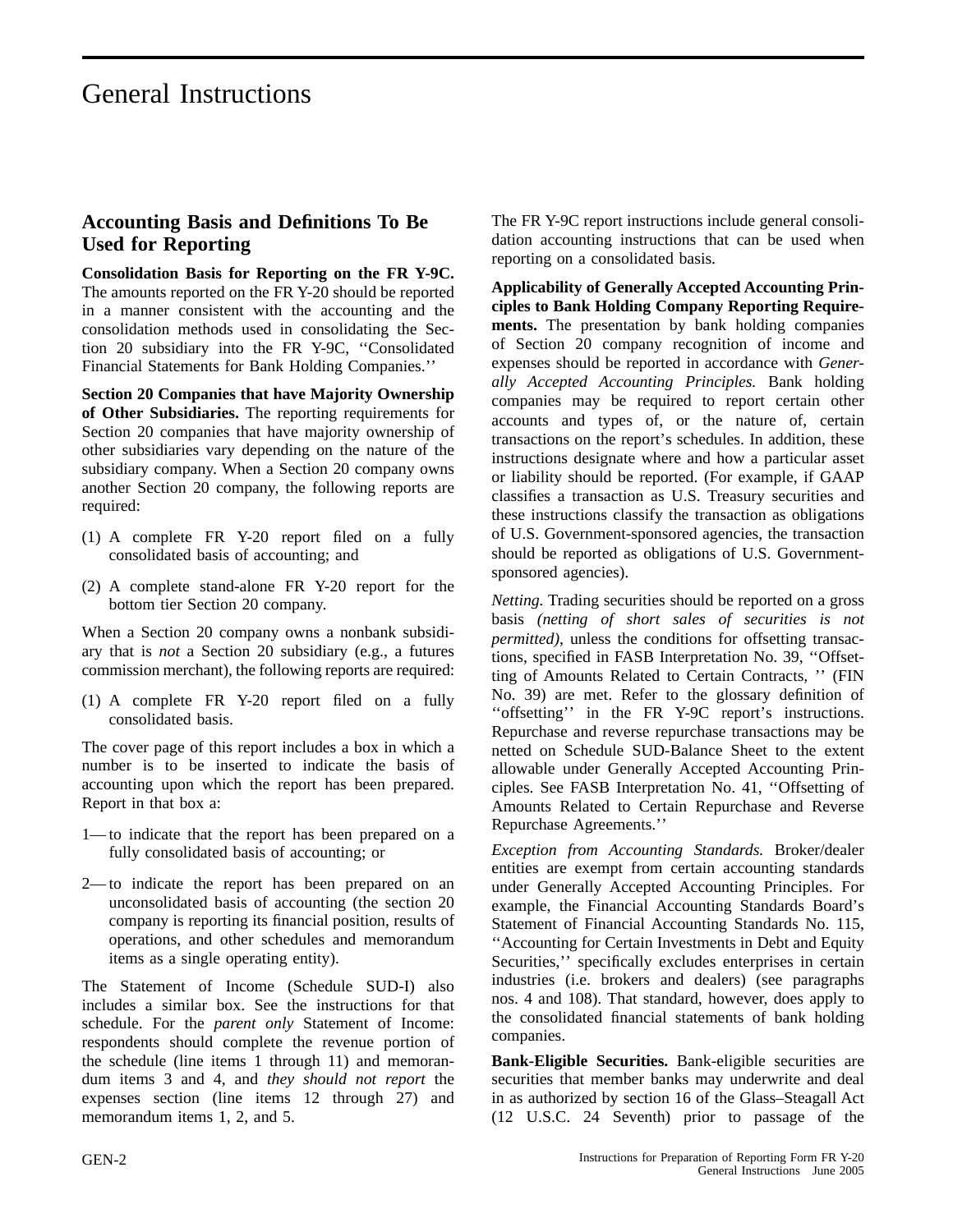Gramm-Leach-Bliley Act (Public Law 106–102) November 12, 1999.1 Member banks were authorized to underwrite and deal in obligations of the United States, general obligations of states and political subdivisions, municipal revenue bonds for housing, university or dormitory purposes, and certain securities issued or guaranteed by government agencies.2

The United States–Canada Free-Trade Agreement authorized member banks to underwrite and deal in Canadian governmental securities. The Board determined, in consideration of the trade agreement and the nature of the Canadian government securities market, that a Section 20 nonbank subsidiary may engage in transactions involving Canadian government securities with a U.S. bank or thrift affiliate to the same extent it is permitted to do so with respect to U.S. and other government securities. A purchase of Canadian government securities by a Section 20 subsidiary from a U.S. bank or thrift affiliate is considered as a purchase of bank-eligible securities. The authority is extended to all Section 20 subsidiaries, whether owned by foreign or U.S. bank holding companies.

To further clarify, a Section 20 nonbanking subsidiary may deal in, underwrite, and purchase for its own account qualified Canadian government obligations to the same extent that it may deal in, underwrite, and purchase for its own account obligations of the United States or general obligations of any state or any political subdivision thereof. ''Qualified Canadian government obligations'' refers to any debt obligation which is backed by Canada, any province of Canada, or any political subdivision of any such province to a degree which is comparable to the liability of the United States, any state, or any political subdivision thereof for any obligation which is backed by the full faith and credit of the United States, such state, or such political subdivision. The term ''province of Canada'' refers to any province of Canada and includes the Yukon Territory and the Northwest Territories and their successors.

**Bank-Ineligible Securities.** Bank-ineligible securities represent securities in which member banks were not authorized to underwrite or deal in prior to passage of the Gramm-Leach-Bliley Act. Member banks were not permitted to underwrite or deal in:

- (1) Municipal revenue bonds, including so-called ''public ownership'' and industrial development bonds;<sup>3</sup>
- (2) 1–4 family mortgage-related securities (obligations secured by or representing an interest in residential real estate);4
- (3) Consumer-receivable-related securities (obligations secured by or representing an interest in loans or receivables of a type generally made to or due from consumers);
- (4) Commercial paper in which the reporting company was an underwriter or dealer;
- (5) Debt securities, including sovereign debt securities, corporate debt, debt securities convertible into equity securities, and securities issued by a trust or other vehicle secured by or representing interests in debt obligations;
- (6) Equity securities; and
- (7) Any other bank-ineligible securities.

**Underwriting and Dealing in Securities Originated by Bank Affiliates.** Obligations that represent interests in loans originated or purchased by a Section 20 subsidiary's affiliated bank are considered securities. However, according to opinions of the Office of the Comptroller of the Currency, a national bank may issue and sell to the public obligations representing interests in certain types of loans. Accordingly, a Section 20 subsidiary may report as neutral revenue (i.e., as neither bank-eligible nor bank-ineligible), the revenue derived from underwriting and dealing in obligations that represents interests in a pool of bank loans, such as mortgage loans, retail loans to finance the purchase of motor vehicles, or loans 1. See Schedule SUD-I, Appendix A, for a brief outline that denotes the 1. See Schedule SUD-I, Appendix A, for a brief outline that denotes the 1. See Schedule SuD-I, Appendix A, for a brief outline that denotes the genera

further what is considered bank-eligible versus bank-ineligible Section 20 subsidiary nonbanking activities.

<sup>2.</sup> For purposes of complying with the Board's Section 20 revenue test, revenue earned from dealing in or holding certain custodial receipts, known as proprietary strips of U.S. Treasury bonds and notes, may be treated as bank-eligible revenue. (To create proprietary strips, certain investment banking firms have stripped coupons from U.S. Treasury bonds and notes and sold separately the principal and individual coupons at a present value discount of their face value.)

<sup>3.</sup> Industrial development bonds consist of only those tax-exempt bonds in which the governmental issuer, or the governmental unit on behalf of which the bonds are issued, is the owner of the financed facility (such as airports, mass commuting facilities, and water pollution control facilities) for federal income tax purposes.

<sup>4.</sup> For loans originated or purchased by a Section 20 subsidiary's affiliated bank, see the instructions below.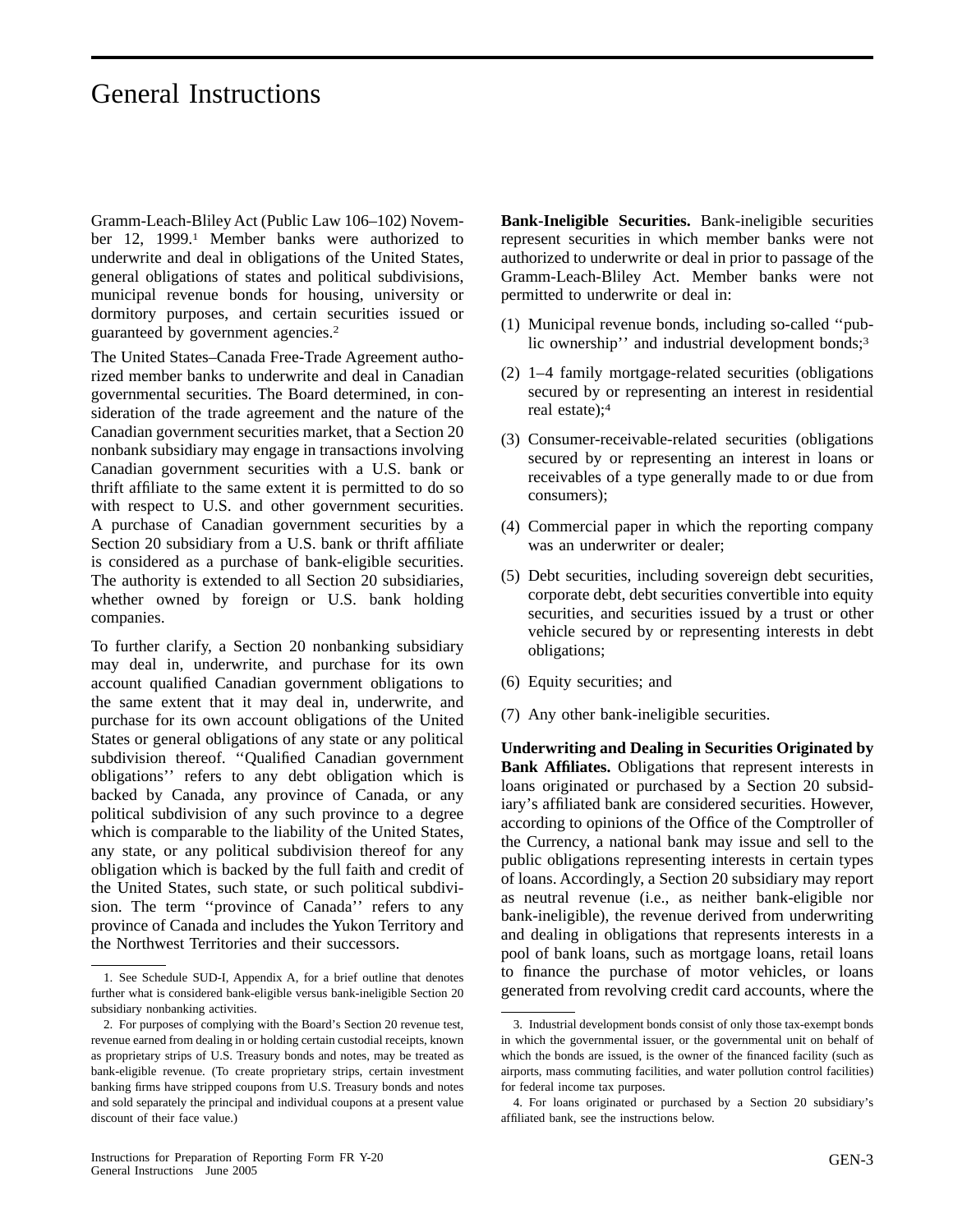loans comprising the pool were originated or purchased by an affiliated bank.

**Interest Derived from Investment Grade Corporate Debt and Certain Municipal Revenue Securities.** Member banks are permitted to purchase and sell for their own account certain securities, including securities such as investment grade corporate debt and certain municipal revenue securities (collectively, ''investment securities''), that the banks could not underwrite or deal in prior to passage of the Gramm-Leach-Bliley Act . The interest earned by a Section 20 subsidiary on investment securities, as opposed to the profit or loss obtained from the purchase and resale of such securities, can be viewed as representing the revenue earned from engaging in portfolio investment functions that a bank may conduct with regard to these securities. Accordingly, the interest earned by a Section 20 subsidiary on investment securities that it holds is deemed to be bank-eligible revenue.5 See Schedule SUD-I, line items 3 and 5.

**Interest Derived from Securities NOT Rated as Investment Grade.** Member banks are permitted to purchase and sell for their own accounts certain unrated or non-investment grade debt securities (e.g., a high yield security) as an "investment security" that the banks may not underwrite or deal in. To qualify for this treatment, a member bank is required to conclude, on the basis of estimates that the bank reasonably believes are reliable, that:

- (1) The obligor will be able to satisfy its obligations under that security; and
- (2) The security may be sold with reasonable promptness at a price that corresponds reasonably to its fair value.

The aggregate *par value* of securities that may receive this specialized treatment *may not exceed 5 percent* of the bank's capital and surplus (i.e., Tier 1 and Tier 2 capital plus loan loss reserves that are not included in Tier 2 capital).

Interest on these types of investment securities may be treated as bank-eligible revenue, provided the bonds satisfy all of the criteria contained in the preceding paragraph. For purposes of calculating the 5 percent of capital limitation under, and consistent with past Board precedent, Section 20 subsidiaries may rely upon the capital and surplus of their affiliated lead bank—rather than the Section 20 subsidiary's capital. Interest derived from holding such securities in excess of the 5 percent par value limitation, or that do not otherwise satisfy all of the above criteria, would be treated as ''bank-ineligible'' revenue.

**Revenue Limit.** Effective March 6, 1997, the Federal Reserve Board of Governors set the revenue limit for the amount of revenue that a Section 20 subsidiary may derive from underwriting and dealing in bank-ineligible securities to 25 percent of the subsidiary's total revenue less neutral revenue *(cumulative revenue over the last eight calendar quarters).*

### **Signatures**

The report must be signed by an authorized officer of the bank holding company or by an officer of the subsidiary as agent for the bank holding company. All copies shall bear the same signatures as on the originals, but these signatures may be facsimiles or photocopies.

## **Submission of the Reports**

The reports are to be submitted for each report date to the Federal Reserve Bank in the District where the bank holding company (top tier) is located or has traditionally reported. No caption on the report form shall be changed in any way. No item is to be left blank. An entry must be made for each item (i.e., an amount or zero). A zero should be entered whenever the subsidiary can participate in an activity, but does not have any outstanding balances on the report date.

All reports shall be completed clearly and legibly by typewriter or in ink. Bank holding companies may submit computer printouts in a format identical to that of the report form, including all item and column captions and other identifying numbers.

## **Submission Date**

The term ''submission date'' is defined as the date by which a bank holding company's completed original

<sup>5.</sup> This paragraph is consistent with the Board's action of September 11, 1996, amending its section 20 orders to reflect a new interpretation of the revenue test regarding the treatment of interest earned on debt securities that a member bank may hold for its own account.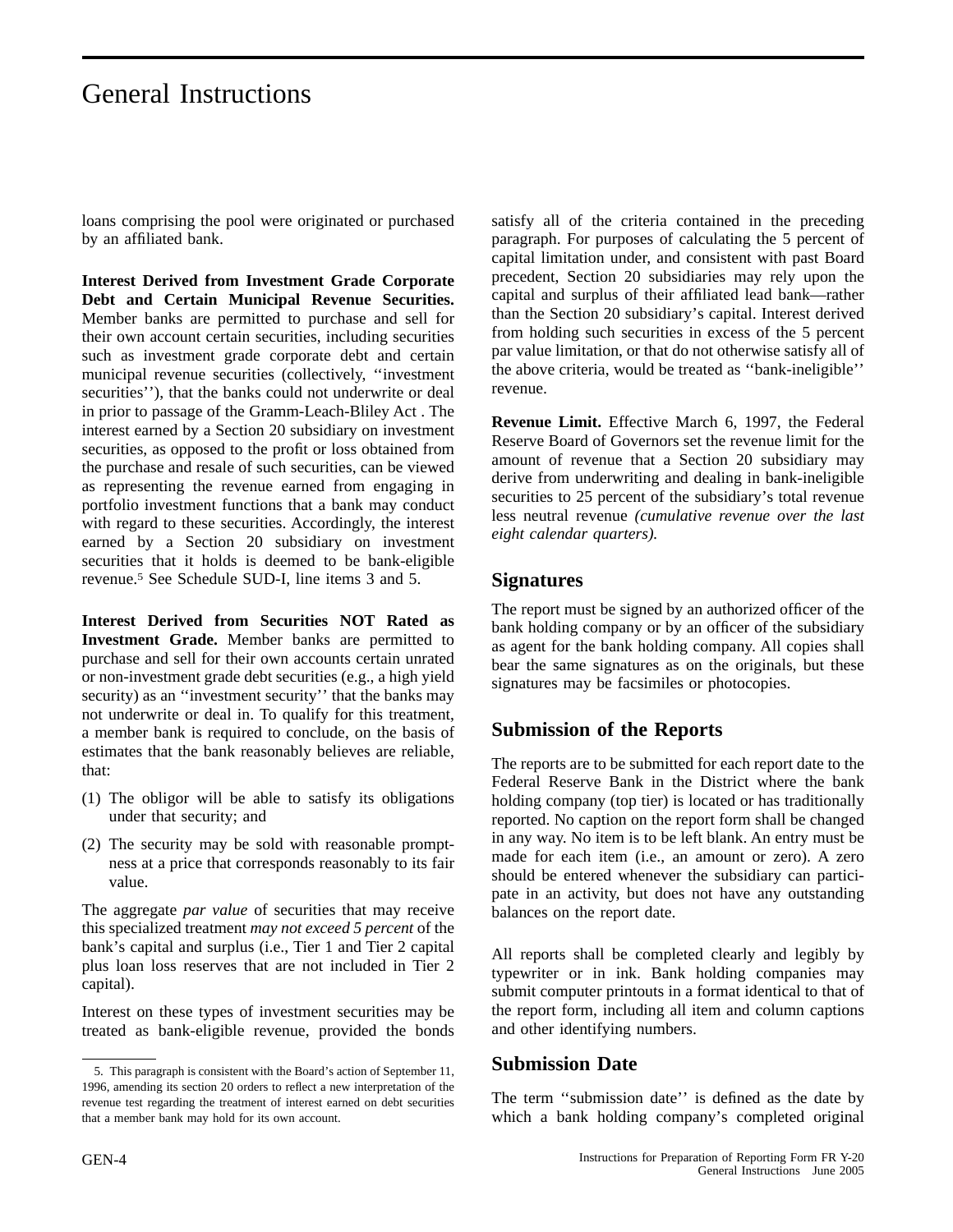FR Y-20 report must be received by the appropriate district Federal Reserve Bank. Reports must be received no more than 45 calendar days after the end of the calendar quarter (subject to the timely filing provisions set forth in the following paragraph). For example, the March 31 report must be received by May 15 and the June 30 report by August 14. Earlier submission would aid the Federal Reserve in reviewing and processing the reports and is encouraged. No extensions of time for submitting reports are granted.

The filing of a bank holding company's completed FR Y-20 financial statements will be considered timely, regardless of when the reports are received by the appropriate Federal Reserve Bank, if these reports are mailed first class and postmarked no later than the third calendar day preceding the submission deadline. In the absence of a postmark, a bank holding company whose completed FR Y-20 is received late may be called upon to provide proof of timely mailing. A ''Certificate of Mailing'' (U.S. Postal Service Form 3817) may be used to provide such proof. If an overnight delivery service is used, entry of the completed original reports into the delivery system on the day before the submission deadline will constitute timely submission. In addition, the hand delivery of the completed original reports on or before the submission deadline to the location to which the reports would otherwise be mailed is an acceptable alternative to mailing such reports. Bank holding companies that are unable to obtain the required officer's signature on their completed original reports in sufficient time to file these reports so that they are received by the submission deadline may contact the district Federal Reserve Bank to which they mail their original reports to arrange for the timely submission of their report data and the subsequent filing of their signed reports.

If the submission deadline falls on a weekend or holiday, the report must be received by 5:00 P.M. on the first business day after the Saturday, Sunday, or holiday. Any report received after 5:00 P.M. on the first business day after the Saturday, Sunday, or holiday deadline will be considered late unless it has been postmarked at least three calendar days prior to the original Saturday, Sunday, or holiday submission deadline (original deadline), or the institution has a record of sending the report by overnight service one day prior to the original deadline.

### **Amended Reports**

During subsequent periods following the submission of the FR Y-20 report, it may be necessary to amend or restate financial statements for previous quarters. The Federal Reserve may require the bank holding company to file an amended FR Y-20 report if the restatement results in material or significant changes to previously submitted FR Y-20 reports. A bank holding company should file an amended report when internal or external auditors have made audit adjustments that result in a restatement of financial statements previously submitted to the Federal Reserve. Bank holding companies should contact the appropriate Reserve Bank for information on submitting revised reports. Amendment of the financial statement should be done in a manner consistent with the amendment instructions of the consolidated FR Y-9C Report. Amendments to the FR Y-20 report may necessitate amendments to the FR Y-9C Report.

## **Confidentiality**

The Board of Governors of the Federal Reserve System considers the information provided by each respondent on the financial statements and schedules included in the FR Y-20 as confidential pursuant to the Freedom of Information Act  $[5 \text{ U.S.C. } § 552(b)(4)]$ . If it should be determined subsequently that any information collected on this form must be released, the respondent(s) will be notified.

### **Miscellaneous General Instructions**

**Rounding.** All dollar amounts must be reported in thousands, with the figures rounded to the nearest thousand. Items less than \$500 will be reported as zero. Rounding could result in details not adding to their stated totals. However, in order to ensure consistent reporting, the rounded detail items should be adjusted so that the totals and the sums of their components are identical. In other words, the total should be equal to the sum of its rounded components.

**Verification.** All addition and subtraction should be double-checked before reports are submitted. Totals and subtotals in supporting items should be cross-checked to corresponding items elsewhere in the reports.

Bank holding companies should retain the work papers and other supporting records used in the preparation of these reports for review by Federal Reserve System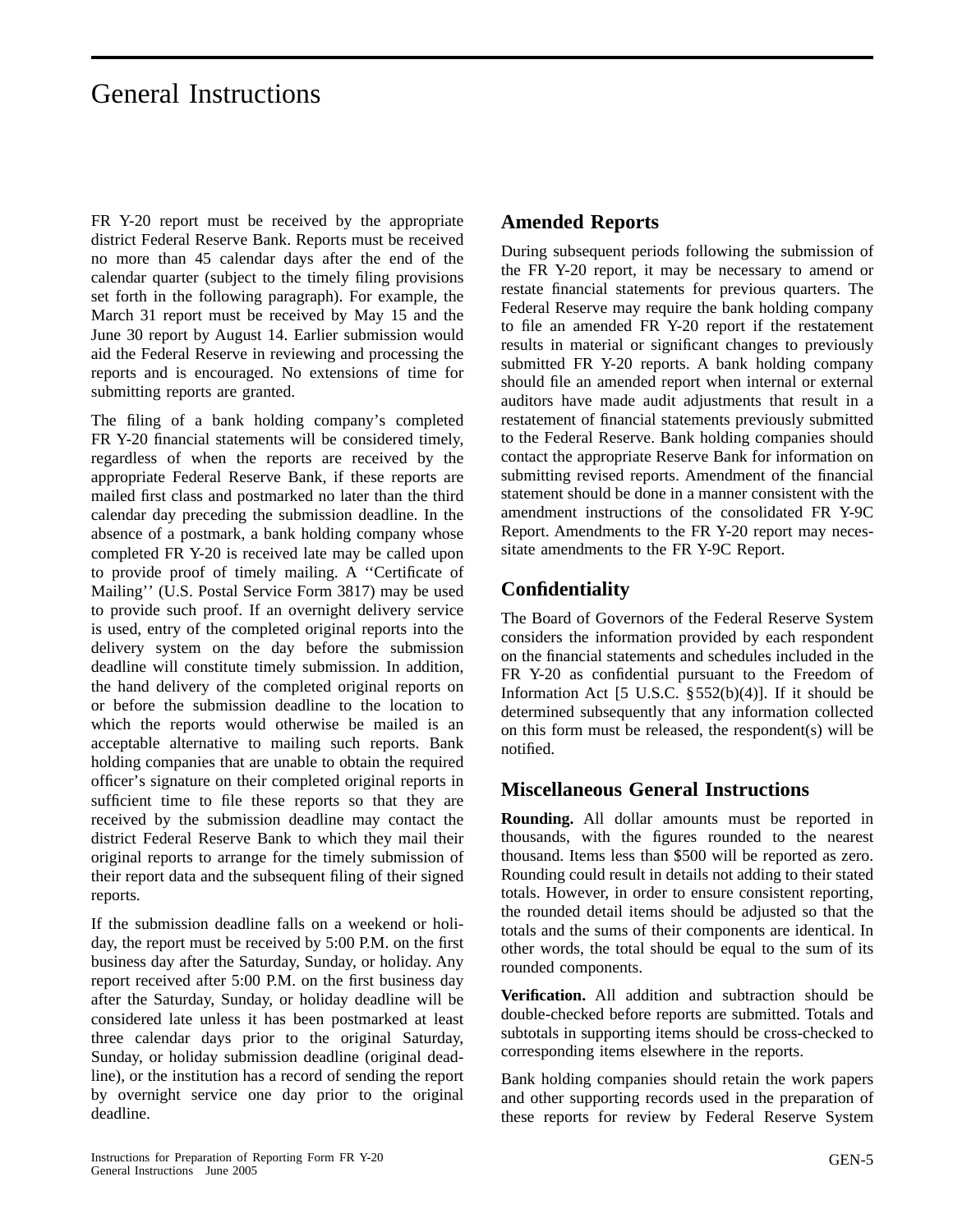examiners and staff. The supporting records, schedules, and documentation should accurately reflect the items

reported on the FR Y-20 report, including their composition and description.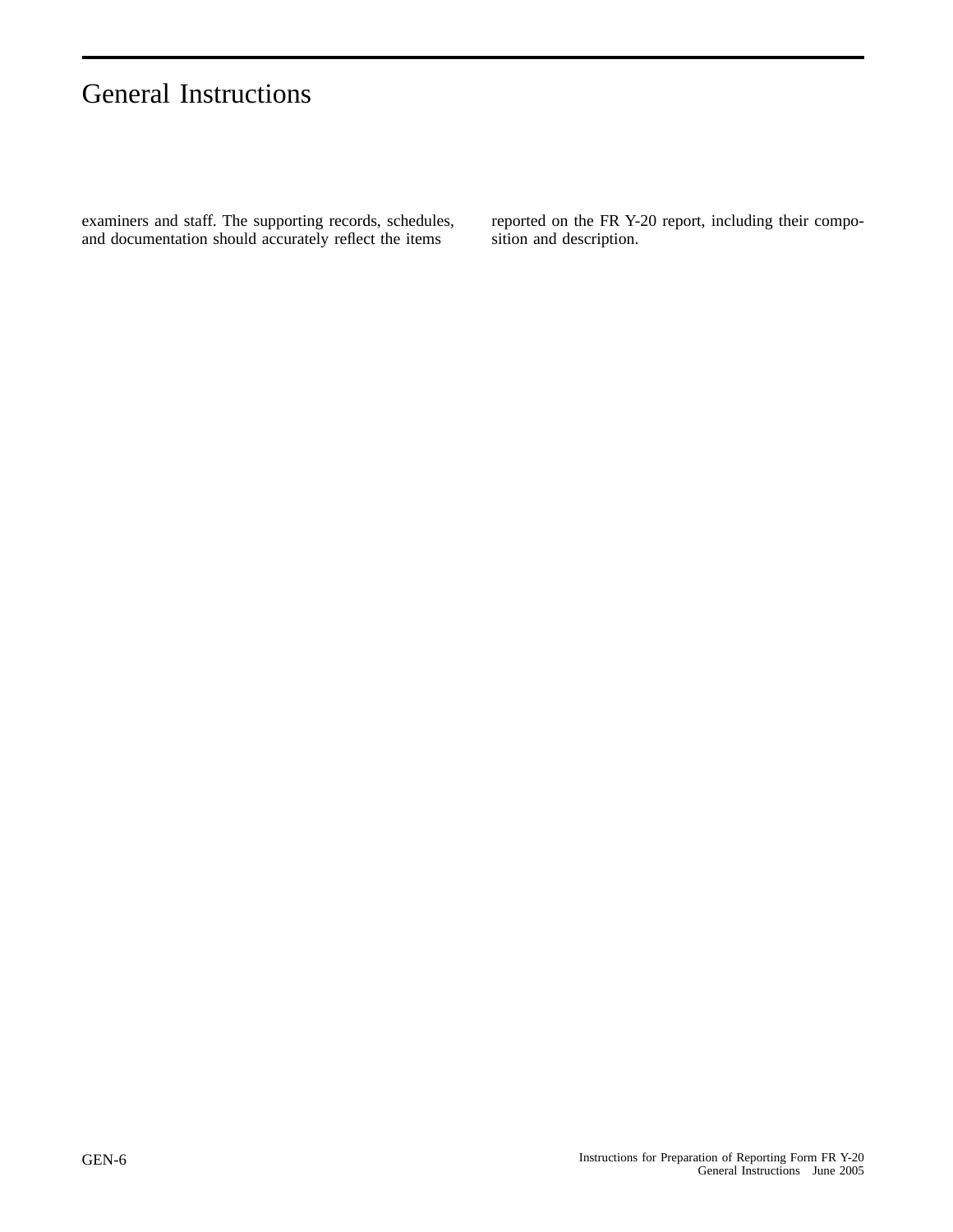# LINE ITEM INSTRUCTIONS FOR THE

# Statement of Income Schedule SUD-I

The line item instructions should be read in conjunction with the other sections of these instructions and the numbered line items listed on the FR Y-20 reporting form. Please refer to the discussion of the Organization of the Instructions found in the General Instructions and Appendix A of Schedule SUD-I.

#### **The Accounting Basis for Preparing Schedule SUD-I**

The box preceding the reporting of revenues indicates the accounting basis upon which this schedule is prepared. Enter in the box a:

- 1— to indicate that this schedule is prepared on a consolidated basis, or
- 2— to indicate that this schedule is prepared on an unconsolidated basis (the section 20 company is reporting on its results of operations and memorandum items as a single operating entity), or
- 3— to indicate that this schedule is prepared to report the results of operations for the parent company only.

*(When the parent company only statement of income is required it must be attached to and submitted with the consolidated statement of income).*

**Bank-Eligible Revenues**—Column (a): Report in column (a) the amount of bank-eligible revenues earned from underwriting, dealing, brokerage, and other activities whose revenues are designated as bank-eligible revenues by the Board (e.g., private placement activities and riskless principal transactions).

**Bank-Ineligible Revenues**—Column (b): Report in column (b) the amount of bank-ineligible revenues earned from underwriting or dealing (or activities incidental thereto).

#### **Structuring Bank-Eligible and Bank-Ineligible Transactions.**

Financial transactions should be structured so that the revenue derived from transactions can be clearly identified as being revenue derived from bank-eligible or bank-ineligible securities underwriting and dealing activities. This principal applies unless the Board has determined that the derived revenues from a particular transaction should be treated as neutral, revenue that cannot be identified as being either bank-eligible or bank-ineligible revenues.

#### **Hedging Transactions.**

Revenue derived from hedging transactions should be reported in a manner that reflects, and is consistent with, the Section 20 subsidiary's risk management strategies. Some subsidiaries engage in hedging transactions using securities or derivative instruments to hedge against the general financial position or portfolio risk of the subsidiary. Other subsidiaries engage in hedging the price movement of a specific on-or off-balance sheet security (or securities) or other position by coupling other securities or derivatives with the specific position, thus linking the two items.

In instances where a firm hedges general portfolio risk, the revenues derived from hedging instruments should be reported as *bank-eligible* or *bank-ineligible* based on the nature of the hedging instrument (e.g., T-bonds or U.S. Treasury futures would generate *bank-eligible* revenue while stock index securities options would generate *bank-ineligible* revenue). In contrast, a subsidiary that hedges the price movement of a specific position with other securities or derivatives transactions should report the net gain or loss from the linked instruments, based on the nature of the specific position being hedged (e.g., a corporate bond hedged by a short U.S. Treasury security position would be reported as a combined *bankineligible* net gain or loss).

#### **Revenue**

#### **Line Item 1 Commissions on securities transactions.**

Report the amount of commissions earned on equity, debt, and commodity transactions for customers. Report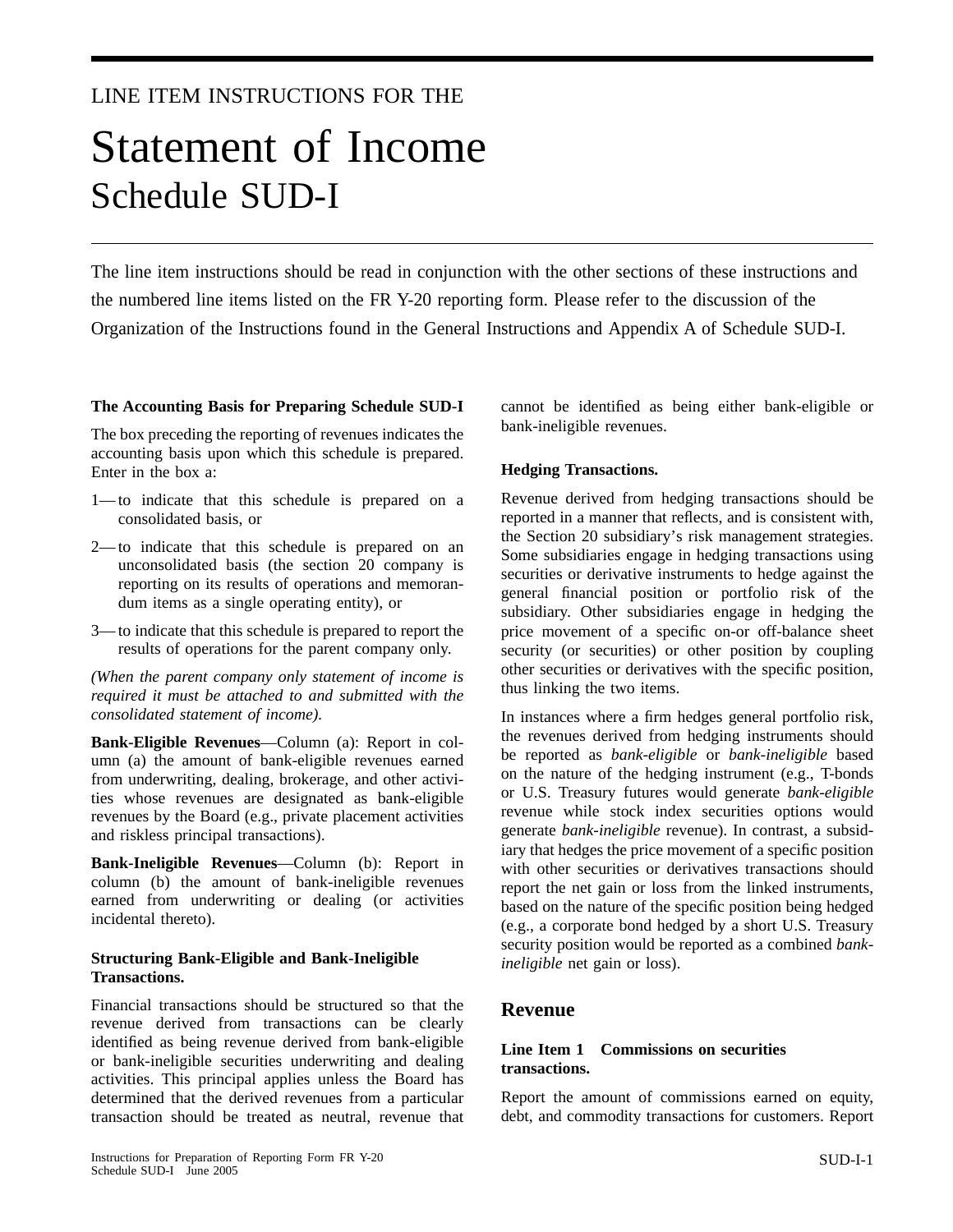the amount of commissions earned on accounts carried by other brokers. Include commissions earned on option transactions.

#### **Line Item 2 Gains or (losses) on securities owned account (dealing).**

Report the amount of gains or losses on securities owned and sold in the secondary market.

For securities recorded in a trading account, include realized and unrealized gains and losses from securities held for sale in the ordinary course of business. The amounts reported shall not be reduced by any allocation of income taxes. *Interest expense incurred to carry trading positions is not netted against this item.*

Include realized and unrealized gains and losses from sales of securities and futures and spot commodities recorded in the firm's investment accounts.

#### **Line Item 3 Profit or (losses) from securities underwriting.**

This line item includes gross profit (loss) from the management of, or participation in, underwriting transactions. It represents the difference between the proceeds from the sale of securities (price paid by the public) and their purchase price (contract price) adjusted for discounts, commissions, and allowances received from or given to other brokers, less related direct expenses. Any fees or direct expenses that can be associated with a specific underwriting should be considered in determining the amount of gross profit (loss). Include profit or losses derived from serving as a selling group member.

Interest may be earned from short-term holdings of ''investment securities'' (see the General Instructions) acquired in connection with securities underwriting. The underwriter(s) may settle with the issuer prior to all bonds being sold to investors; accordingly, the underwriter(s) owns the bonds and accrues interest during this interim period. Such interest earnings may be excluded from line item 3 and be reported as bank-eligible interest income on line item 5, ''interest income and dividends.'' Interest earnings from securities underwritten and held by the Section 20 company, securities which are not permitted to be purchased and sold by member banks for their own account, may be reported as bank-ineligible interest on line item 5, or continue to be reported on line item 3 as authorized in the Board's September 11, 1996 press release.

Employee compensation and employment costs of those persons working for the underwriting group or department, or other related expenses of the department, are treated as indirect expenses and are not deducted in determining gross profit (loss). They are operating costs of the entity and should be treated as such.

Include fees earned from mergers and acquisitions and any other underwriting activity.

#### **Line Item 4 Fees on private placements.**

Report fees earned for the placement (initial issuance or a resale of previously issued securities) of debt or equity securities. Such fees are received for the private placements of securities not registered under the Securities Act of 1933. Fees earned as agent from the private placement of bank-ineligible securities in accordance with the Securities Act of 1933 and the Rules of the Securities and Exchange Commission, and the Board's Regulation Y should be reported as bank-eligible revenue.

Private placement or secondary market trading revenue derived from SEC Rule 144A securities that involve taking a position should be classified as bank-ineligible revenue. In the case of an initial private placement, the proceeds of the entire issue should be classified as bank-ineligible revenue if any of the securities placed are taken into inventory. The fees derived from other Rule 144A transactions, that are effected solely as agent, should be reported as bank-eligible revenue.

#### **Line Item 5 Interest income and dividends.**

Report interest and dividend income earned on trading and investment account securities. Interest income is reported as either bank-eligible revenue or bankineligible revenue in accordance with the nature of the respective underlying securities. For example, interest income derived from non-investment grade corporate debt is reported generally as bank-ineligible revenue and interest income derived from all investment-grade debt securities is treated as bank-eligible revenue. See the General Instructions.

Include as bank-eligible revenue interest income received from securities borrowing transactions in which the broker-dealer borrows securities and deposits (pledges) an equivalent amount of cash that earns interest (rebate).

Dividends received on bank-ineligible equity securities should be reported as bank-ineligible revenue. Cash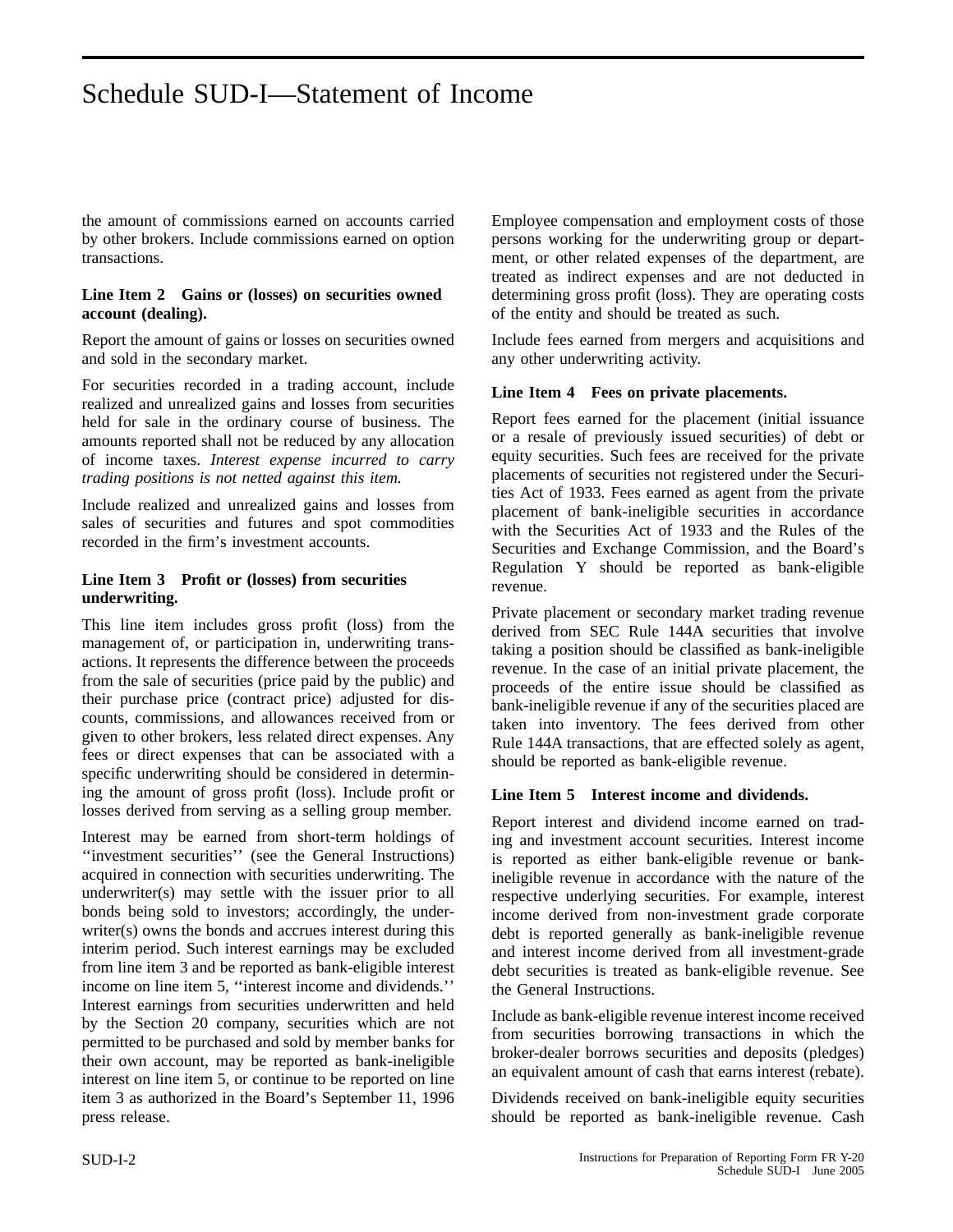payments (expenses) paid in lieu of dividends owed on short equity positions (equity securities sold but not yet purchased) should be reported as interest expense and should not be netted against dividend revenue.

#### **Line Item 6 Margin interest income.**

Report interest earned on debit balances in customers' margin accounts.

#### **Line Item 7 Interest income on securities purchased under agreements to resell.**

Report interest earned on securities purchased under agreements to resell. Interest revenue derived from any reverse repurchase agreement secured with collateral that could be taken by a member bank (i.e., that a member bank could hold for its own account) is treated as bank-eligible revenue.

#### **Line Item 8 Fees for investment advisory, financial advice, or other services.**

Report fees earned from providing investment advice, research, administrative, asset management, account supervision, or other services for customers.

#### **Line Item 9 Other revenue.**

Report all other bank-eligible and bank-ineligible income not included within the above reported items. This includes fees earned from providing Federal Reserve authorized nonbanking services to affiliates that do not comprise securities underwriting and dealing activities. *Do not include neutral revenue* (revenue that is considered as neither bank-eligible nor bank-ineligible revenue). Line item 11 includes neutral revenue.

#### **Line Item 10 Total bank-eligible and bank-ineligible revenue.**

Report revenue received from all sources whether related or unrelated to securities activities. Sum the respective amounts for column (a) and column (b) by computing the sum of items 1 through 9.

#### **Line Item 11 Total gross revenue.**

Sum the amounts for item 10 reported in columns (a) and (b) and include any neutral revenue (line item M4), revenue that is considered as neither bank-eligible nor bank-ineligible revenue as described in the General Instructions and the line item instructions for Schedule SUD-I, line items M3 and M4.

#### **Expenses**

*(For the parent only Statement of Income, respondents should omit line items 12 through 27.)*

#### **Line Item 12 Interest expense on securities sold under agreements to repurchase.**

Report interest expense on securities sold under agreements to repurchase.

#### **Line Item 13 Other interest expense.**

Include all interest paid to banks, interest paid on customers' accounts, and interest paid on all other unsubordinated and subordinated borrowings. Subordinated borrowings include: subordinated loan agreements and secured demand notes.

#### **Line Item 14 Salaries and employee benefits.**

Report all salaries, employee commissions, bonuses, profit sharing contributions, payroll taxes, and benefits paid to or incurred for employees.

#### **Line Item 15 Commissions paid to brokers and others.**

Include security and commodity commissions paid to other brokers, and clearance fees paid to clearing corporations, associations, depositories, and exchanges.

#### **Line Item 16 Floor brokerage, exchange, and clearance fees.**

Report floor brokerage, exchange fees, and clearance fees paid to other brokers, on agency and principal business.

#### **Line Item 17 Expense on premises and fixed assets, net of rental income.**

Enter the cost of rent, heat, light, maintenance, depreciation and amortization, and general insurance.

#### **Line Item 18 Losses in error account and bad debts.**

Report losses resulting from mistakes in trading for customers, losses for uncollectible customer accounts resulting from potential losses on fails, transfers, dividends receivable, and security shortages. Also include loss provisions for bad debt expense associated with loans and leases held for trading.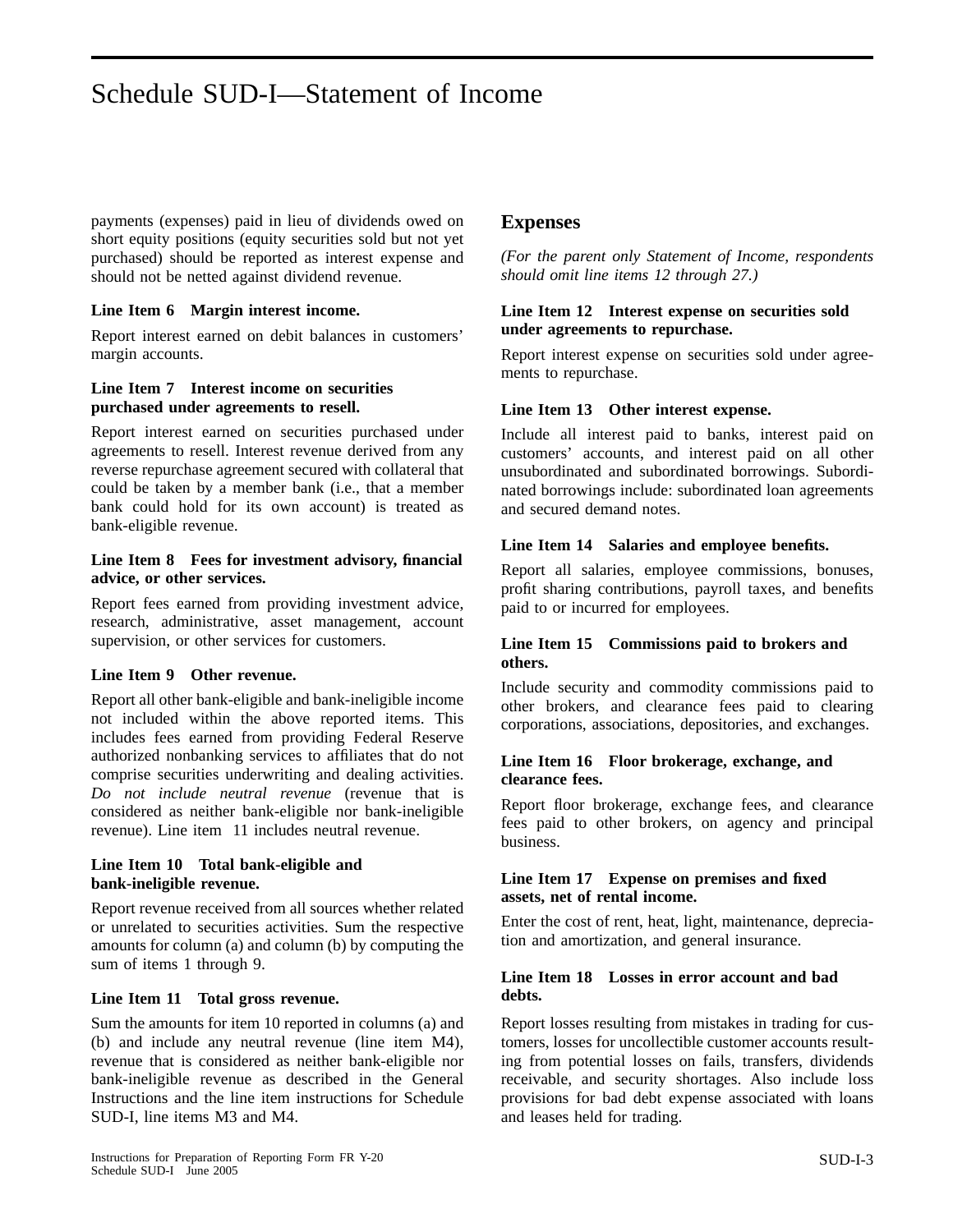#### **Line Item 19 Communications and data processing.**

Include the cost of telephones and leased wires, tickers, quotation, news, direct computer link services (e.g., with other broker-dealers, branches, clearing organizations, exchanges, analytical service firms, major customers, etc.) equipment depreciation and rental and service bureau charges. Also include costs such as nondepreciated computer equipment and supplies, software costs, postage, stationery, office supplies, forms, and other similar costs relating to communications and data processing.

#### **Line Item 20 Other expense.**

Report all other costs incurred that are not reported above.

#### **Line Item 21 Total expense.**

Report the total of items 12 through 20.

#### **Line Item 22 Income (loss) before taxes and undistributed income.**

Report the sum of items 11 minus item 21.

#### **Line Item 23 Applicable income taxes.**

Report the total estimated federal, state and local, and foreign income tax expense applicable to income (loss) before undistributed income (item 22), including the tax effects of gains (losses) on securities not held in trading accounts. Include the current and deferred portions of these income taxes. If the amount is a tax benefit rather than a tax expense, enclose it in parentheses.

#### **Line Item 24 Extraordinary items, net of tax effect.**

Report material (in relation to reported earnings or a trend therein) gains or losses that are both unusual in nature and infrequent in occurrence. This may include gains or losses resulting from the extinguishment of the company's own debt, material aggregate gains (losses) on troubled debt restructuring and significant asset disposals. Also include any material aggregate gains or losses from disposals of segments of the firm's business.

#### **Line Item 25 Income (loss) before undistributed income of subsidiaries and associated companies.**

Sum items 22 through 24 minus item 23.

#### **Line Item 26 Equity in undistributed income (losses) of unconsolidated subsidiaries and associated companies.**

Report the amount of equity in undistributed income of unconsolidated subsidiaries, less applicable taxes. Include equity in securities gains or losses, extraordinary items, and cumulative effects of changes in accounting principles of the unconsolidated subsidiaries and associated companies, less applicable income taxes.

#### **Line Item 27 Net income (loss).**

Sum items 25 and 26.

### Memoranda

*(For the parent only Statement of Income, respondents should omit memorandum items 1, 2, and 5.)*

#### **Line Item M1 Revenue derived from intercompany transactions:**

#### **Line Item M1(a) Bank-eligible revenue.**

Report the amount of intercompany revenue (losses) derived from bank-eligible securities underwriting and dealing activities conducted with the parent company.

#### **Line Item M1(b) Bank-ineligible revenue.**

Report the amount of intercompany revenue (losses) derived from bank-ineligible securities underwriting and dealing activities conducted with the parent company.

#### **Line Item M2 Expenses incurred in intercompany transactions.**

Report the amount of all expenses, including applicable income taxes, incurred as the result of intercompany transactions with the parent company.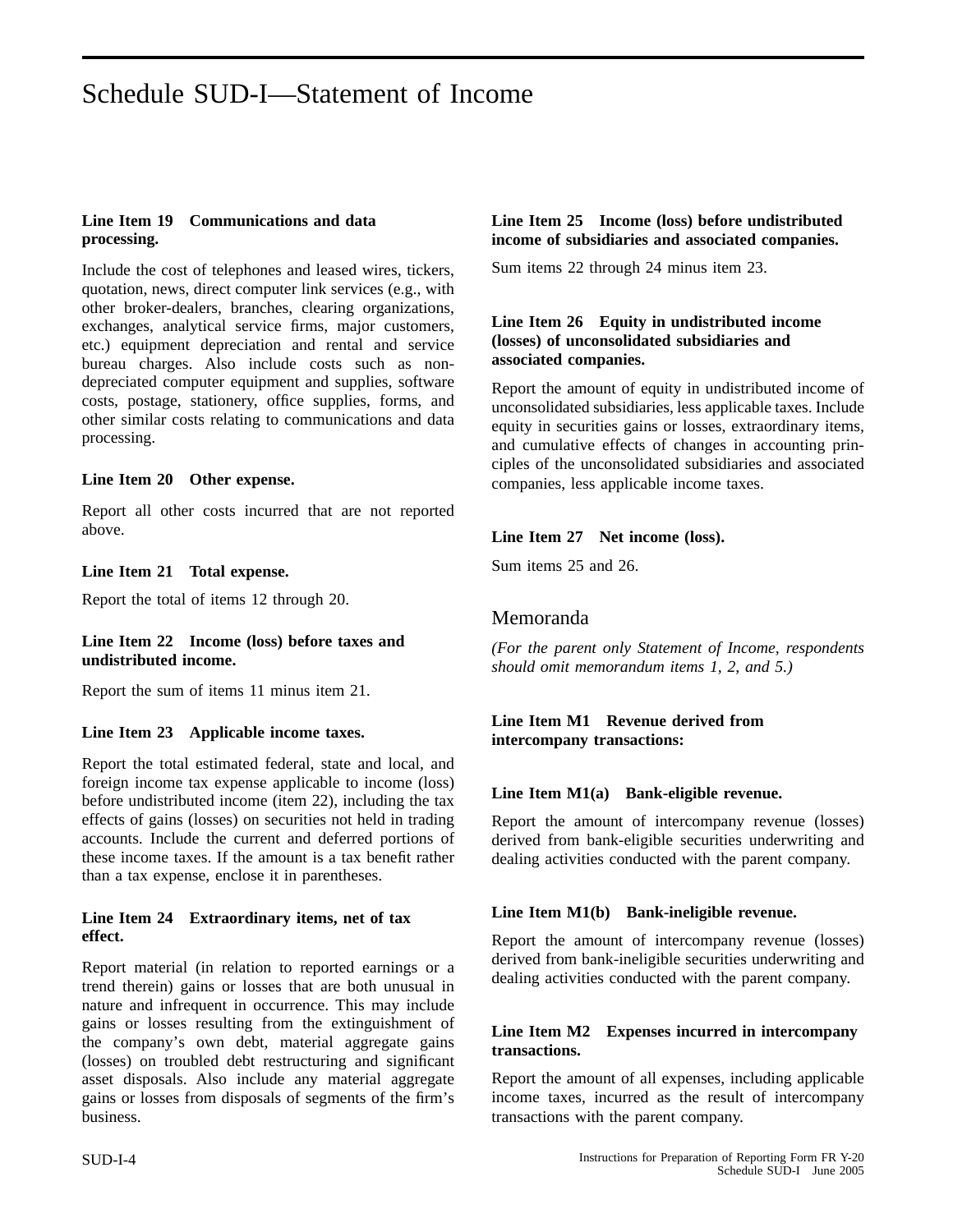#### **Line Item M3 Revenue Limitation: Report the ratio of revenue derived from bank-ineligible securities underwriting and dealing activities to total gross revenue less neutral revenue.**

**Revenue Test.** Compute and report the last eight-calendarquarter ratio of revenue derived from bank-ineligible securities underwriting and dealing to total gross revenues, less any reported neutral revenues. This twoyear ratio therefore consists of the ratio of bank-ineligible revenue (item 10, column (b)) divided by the total gross revenue (item 11, column (a)) minus neutral revenue  $(item M(4))$ , computed using revenues from the last eight calendar quarters. Neutral revenues are revenues derived from obligations that represent interests in a pool of bank loans, such as mortgage loans, retail loans to finance the purchase of motor vehicles, or loans generated from revolving credit card accounts, where the loans comprising the pool were originated or purchased by an affiliated bank.

During the first two year period, in which a Section 20 subsidiary engages in bank-ineligible securities activities, sum the amount of revenues derived from bankineligible securities during the initial two year period (the time period may be less than two years from commencement of operations) and divide that amount by the total gross revenues less any neutral revenue during the same period. After the first two years, sum the amount of bank-ineligible revenues derived from securities activities for the last eight calendar quarter-ends and divide that amount by the aggregate gross revenues less any neutral revenues earned during the same time period. Report the percentage as having been extended to two decimal places (e.g., 15.85 percent).

#### **Line Item M4 Current quarter revenue derived from neutral assets.**

Report for the current quarter-end the amount of neutral revenue earned. Revenue derived from underwriting and

dealing in obligations that represent interests in a pool of bank loans, such as mortgage loans, retail loans to finance the purchase of motor vehicles, or loans generated from revolving credit card accounts, where the loans comprising the pool were originated or purchased by an affiliated bank, is treated as neither bank-eligible nor bank-ineligible revenue.

#### **Line item M5 Year-to-date total gross revenue, total expenses, and net income.**

#### **Line item M5(a) Year-to-date total gross revenue.**

Report the amount of total gross revenues earned for the current year from January 1 through the most recent quarter-end for which the FR Y-20 report is prepared. This report item represents the calendar quarter's total gross revenues reported for line item 11 of Schedule SUD-I for the current quarter plus the total gross revenues for the previous calendar quarters since January 1. The amount reported includes neutral revenues.

#### **Line item M5(b) Year-to-date total expenses.**

Report the amount of total expenses for the current year from January 1 through the most recent quarter-end for which the FR Y-20 report is prepared. This report item represents the calendar quarter's total expenses reported for line item 21 of Schedule SUD-I for the current quarter plus the total expenses for the previous calendar quarters since January 1.

#### **Line item M5(c) Year-to-date net income.**

Report the amount of net income for the current year from January 1 through the most recent quarter-end for which the FR Y-20 report is prepared. This report item represents the calendar quarter's net income reported for line item 27 of Schedule SUD-I for the current quarter plus the net income for the previous calendar quarters since January 1.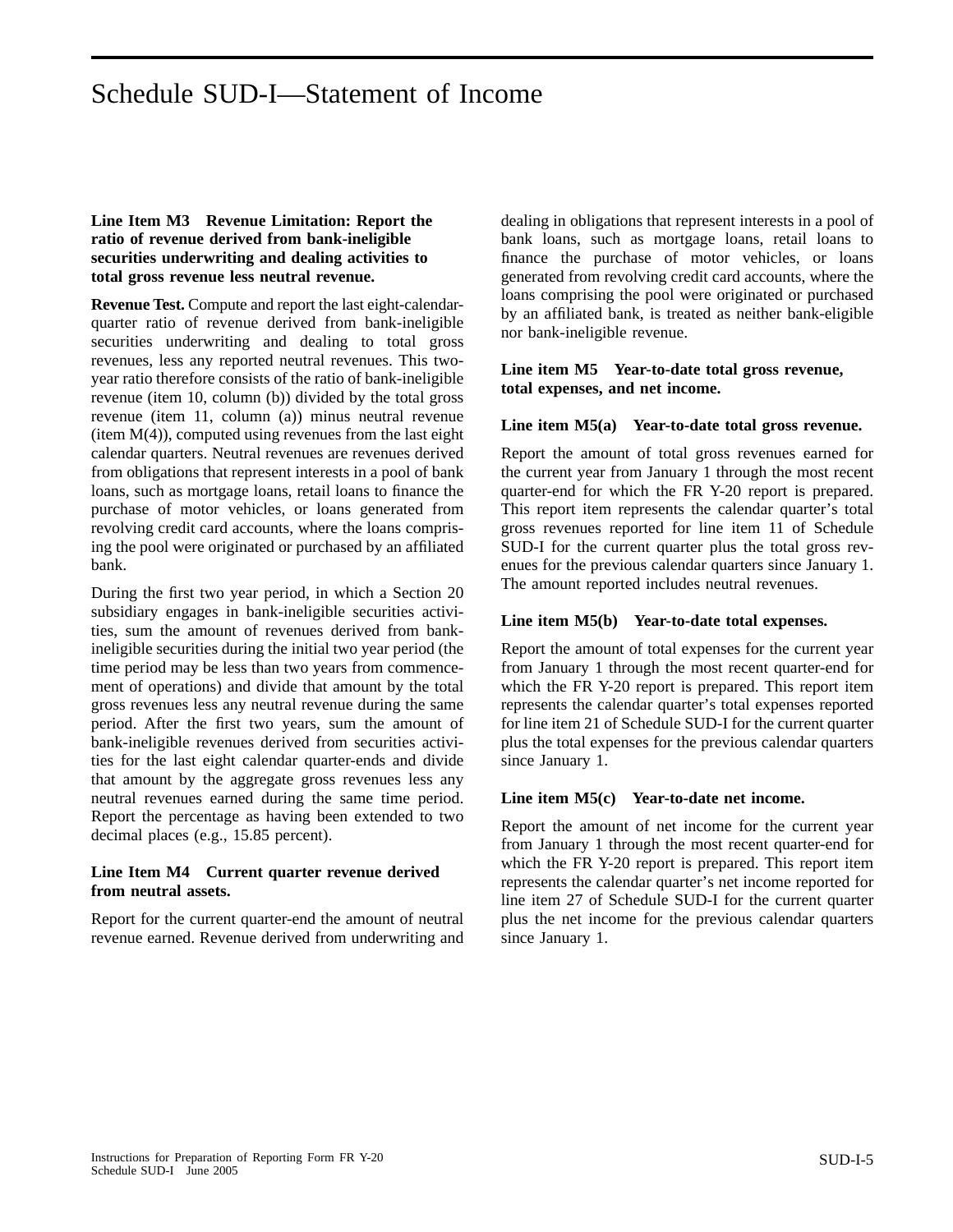# LINE ITEM INSTRUCTIONS FOR THE

# Memoranda Schedule SUD-M

The line item instructions should be read in conjunction with the other sections of these instructions and the numbered line items listed on the FR Y-20 reporting form. Please refer to the discussion of the Organization of the Instructions found in the General Instructions.

#### Intercompany Assets

Intercompany assets represent assets obtained as the result of transactions with affiliates. When reporting on a consolidated basis, no intercompany assets should be reported for transactions with subsidiaries of the reporting Section 20 company. For purposes of this report, these intercompany assets should be eliminated in the accounting process of consolidation. For the purposes of this report, intercompany assets are the following:

#### **Line Item 1 Balances due from related institutions:**

Report intercompany transaction balances due from the parent company, subsidiary banks and their subsidiaries, and nonbank subsidiaries of the parent bank holding company. This may include cash, receivables and all other amounts due from operating the underwriting subsidiary. All amounts are reported gross.

#### **Line Item 1(a) Due from bank holding company (parent company only), gross.**

Report intercompany transaction balances due from the parent company. The parent company includes a foreign bank that is treated as a bank holding company under the International Banking Act of 1978 and the BHC Act of 1956. All amounts are reported gross. This may include receivables and amounts owed from operating the subsidiary or providing services to the parent company.

#### **Line Item 1(b) Due from subsidiary banks of the bank holding company, gross.**

Report intercompany transaction balances due from subsidiary banks and their subsidiaries of the bank holding company. This may include cash due from subsidiary banks or amounts owed for services provided.

#### **Line Item 1(c) Due from nonbank subsidiaries of the bank holding company, gross.**

Report intercompany transaction balances due from nonbank subsidiaries of the bank holding company.

If the parent company files the Consolidated Financial Statements for Bank Holding Companies (FR Y-9C; OMB No. 7100-0128), item 1 need not be reported.

### Intercompany Liabilities:

Intercompany liabilities represent obligations incurred from transactions with affiliates. When reporting on a consolidated basis, no intercompany liabilities should be reported for transactions with subsidiaries of the reporting Section 20 company. These intercompany liabilities should be eliminated in the accounting process of consolidation. For the purposes of this report, intercompany liabilities are the following:

#### **Line Item 2 Balances due to related institutions.**

These line items  $(25(a)$  through  $25(c)$ ) include intercompany liabilities that are owed to affiliates or are derived from subordinated debt agreement(s) with affiliates that are considered capital under the SEC's net capital rule (Rule 15c3-1). The aggregate amount of that subordinated debt is reported in line item M(1).

#### **Line Item 2(a) Due to bank holding company (parent company, only), gross.**

Report the amount of all intercompany liabilities that are owed to the parent bank holding company. The parent company includes a foreign bank that is treated as a bank holding company under the International Banking Act of 1978 and the BHC Act of 1956. Such liabilities may consist of administrative service agreements, utilized lines of credit, management fees, advances or any other amounts due to the bank holding company parent.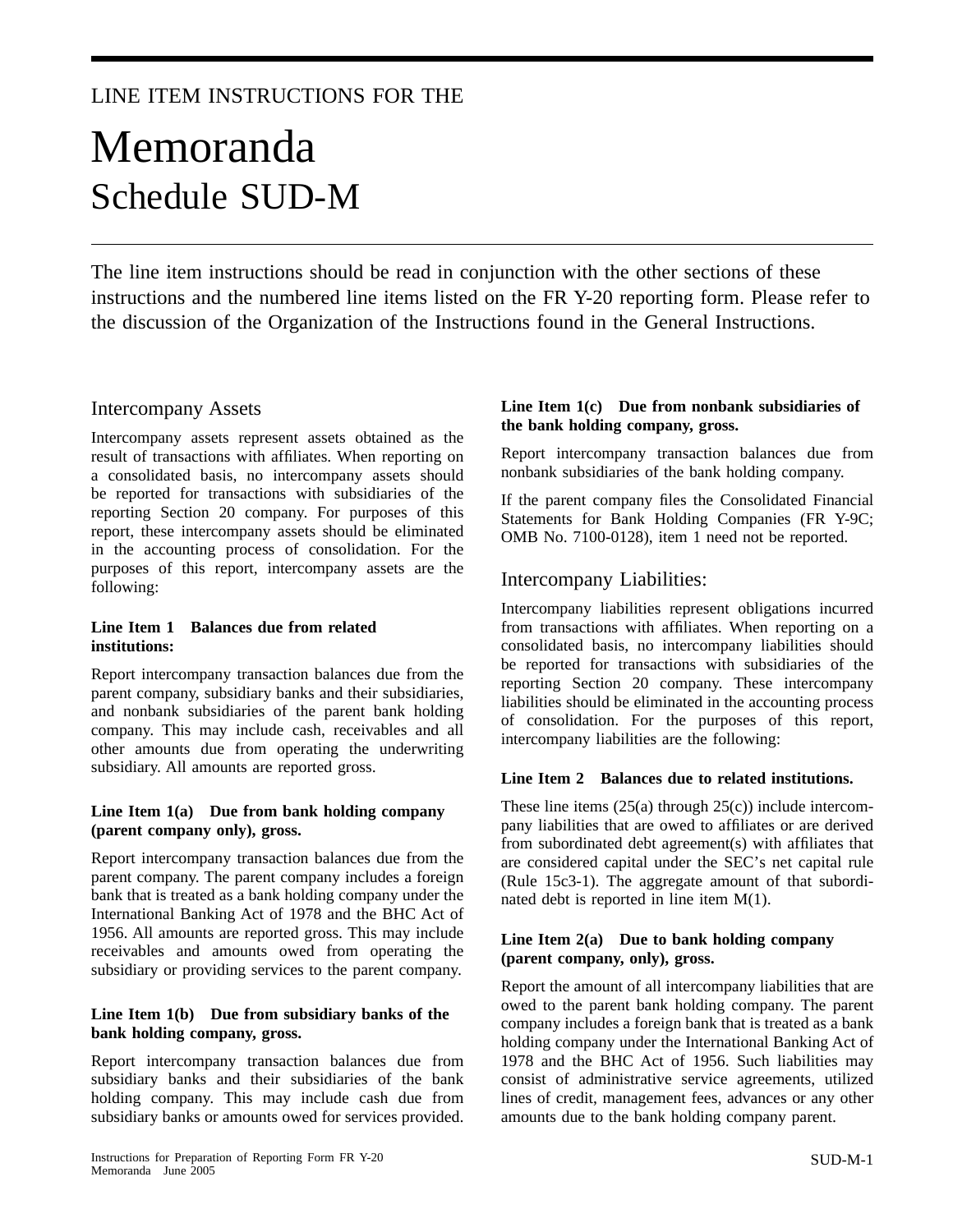# Memoranda

#### **Line Item 2(b) Due to subsidiary banks of the bank holding company, gross.**

Report the amount of all intercompany liabilities owed to the subsidiary banks and their subsidiaries of the bank holding company. Such liabilities may consist of short-term loans and transaction processing fees.

#### **Line Item 2(c) Due to the nonbank subsidiaries of the bank holding company, gross.**

Report the amount of all intercompany liabilities owed to the nonbank subsidiaries of the bank holding company.

If the parent company files the Consolidated Financial Statements for Bank Holding Companies (FR Y-9C; OMB No. 7100-0128), item 2 need not be reported.

### Memoranda

#### **Line Item 3 Amount of intercompany liabilities reported in items 25(a), 25(b), and 25(c) that qualify as liabilities subordinated to claims of general creditors.**

Report the amount of intercompany liabilities that are derived from subordinated debt agreement(s) that are considered capital under SEC net capital rules (Rule 15c3-1).

If the parent company files the consolidated Financial Statements for Bank Holding Companies (FR Y-9C; OMB No. 7100–0128), item 3 need not be reported.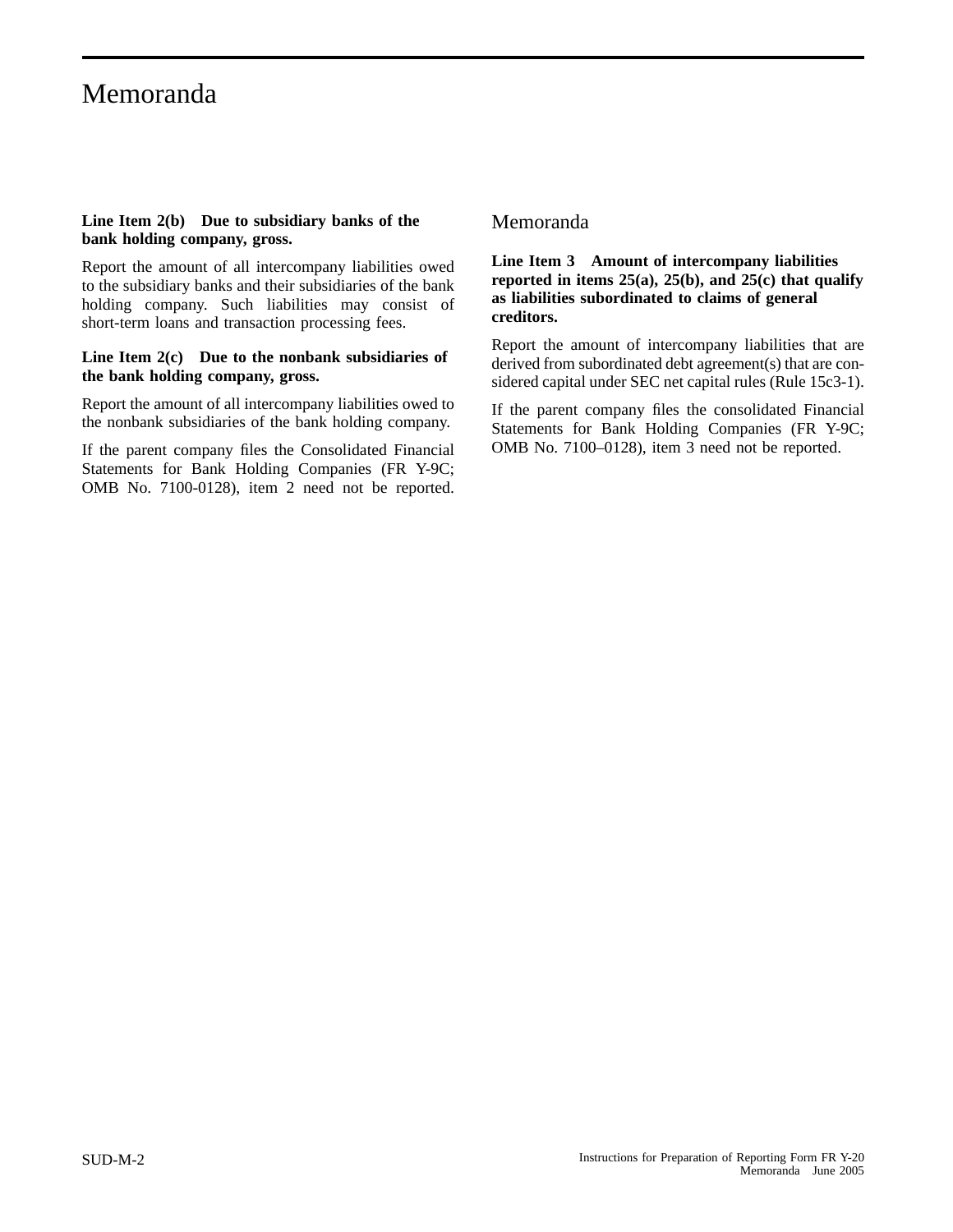# SUD—Appendix A

### Revenue Derived from Bank-Eligible Versus Bank-Ineligible Nonbanking Activities

Refer to the General Instructions pertaining to the discussion on ''Bank-eligible Securities'' and' ''Bankineligible Securities'' when determining whether revenues should be classified as either bank-eligible or bank-ineligible revenue. In addition to this discussion, the following is a brief outline denoting further what is considered bank-eligible versus bank-ineligible nonbanking activities. Determining the nature of the underwriting and dealing activities affects how revenues are to be classified and reported on Schedule SUD-I for the purposes of the Board's limitation on bankineligible revenue of Section 20 companies.

#### **Section 20 Revenue Test**

(1) General rule—revenue is considered **bank-eligible** if the underwriting and dealing activity can be conducted by a bank directly.

Bank-eligible securities are securities that member banks may underwrite and deal in, as authorized by Section 16 of the Glass–Steagall Act, 12 U.S.C. 24 Seventh. This statute as interpreted by 12 CFR 1 (Regulations of the  $OCC<sup>1</sup>$ ) governs bank-eligible securities activities; if a bank is precluded from *underwriting* or *dealing* in a type of security, then the revenues derived from such underwriting and dealing should be classified as **bank-ineligible** revenue.

- Unless transactions are conducted as specifically linked hedge transactions (see ''Hedging Transactions''), revenues derived from hedging transactions are classified based upon the status of the underlying hedging instrument (e.g., T-bond futures are bank-eligible and equity options are bank-ineligible securities). For specifically linked transactions, the total combined net gain or loss should be reported based on the nature of the specific position being hedged (e.g., a corporate bond hedged by a short U.S. Treasury security position would be reported as a combined bankineligible net gain or loss).
- Revenues derived from stock index futures contracts and options thereon (i.e., those traded on commodity exchanges) should be classified as bank-eligible revenue.
- Revenues derived from stock index contracts traded on securities exchanges should be classified as bank-ineligible revenue.
- (2) *Exception* to the above general rule—all revenue derived from ''incidental'' activities are treated as **bank-ineligible** revenue unless the BHC and its Section 20 company have received specific Board authorization, pursuant to section  $4(c)(8)$  of the BHC Act, to conduct the ''activity'' independently.

**Additional Approved Bank-Eligible Activities.** The Federal Reserve Board, by Board order or regulation, has indicated that revenue derived from certain bank-eligible activities is **bank-eligible** revenue. These activities include:

- brokerage transactions
	- securities (discount and full-service)
	- loans
	- leases
	- gold and silver
	- currency and interest rate products

<sup>1.</sup> State member banks are, under 12 U.S.C. 335, subject to the same limitations and conditions with respect to the purchasing, selling, underwriting, and holding of investment securities and stock as are national banks. Dealers in securities are prohibited by 12 U.S.C. 378 from engaging in banking business. Section 378 specifically provides, however, that it does not prohibit national banks or state banks or trust companies (whether or not members of the Federal Reserve System) or other financial institutions or private bankers from dealing in, underwriting, purchasing and selling investment securities to the extent permitted to national banking organizations by the provisions of 12 U.S.C. 24.